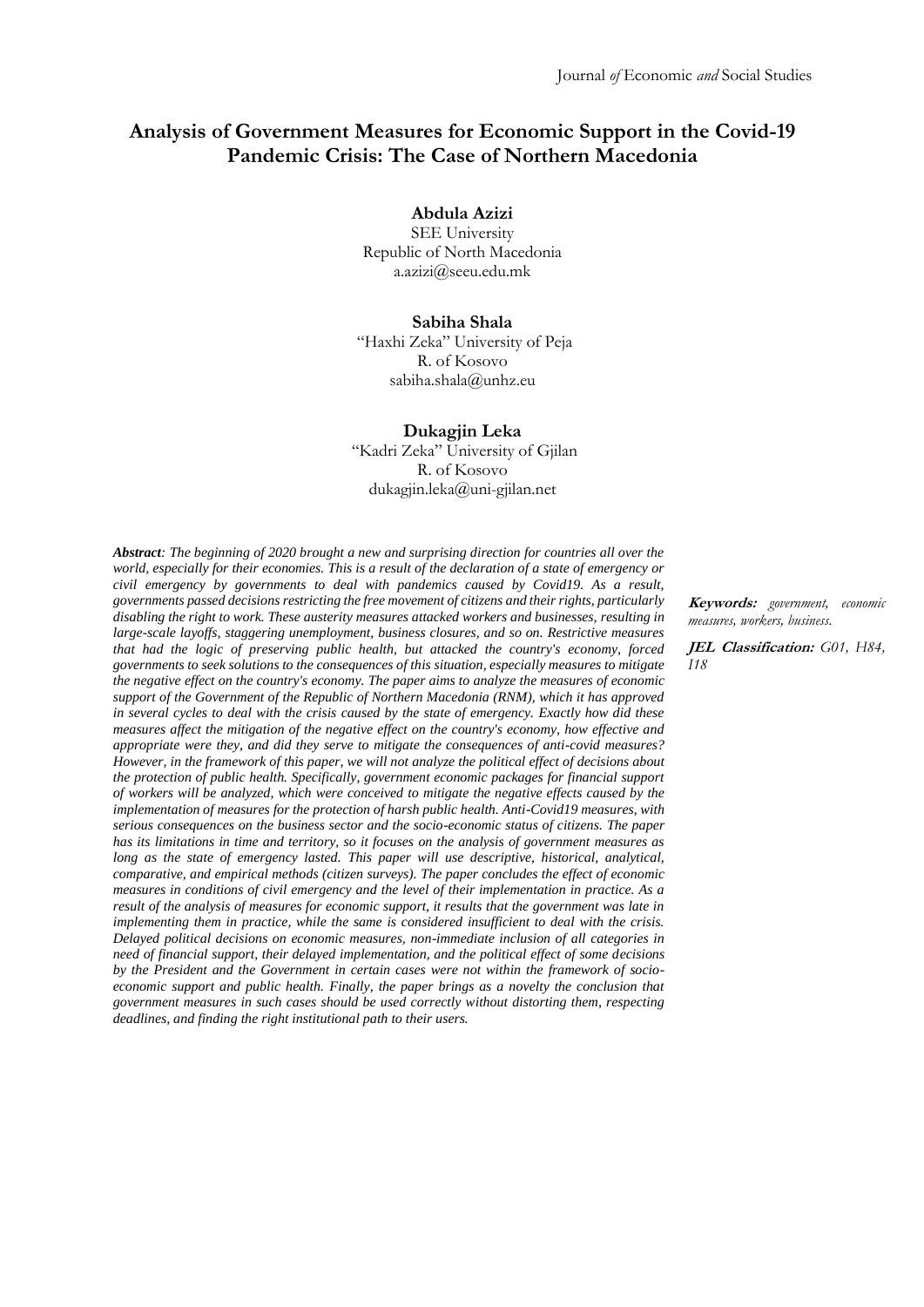#### **Introduction**

The President of RNM had published the Decree (Government, 2020) for declaring a state of emergency in the RNM one week after the World Health Organization (WHO) on March 11, 2020, had confirmed the COVID-19 pandemic. Thus, the RNM government received additional powers to restrict human rights and freedoms in favor of protecting the public health of the population. The first case of COVID-19 was detected in the territory of the RNM on 24 February 2020. However, the effect of the anti-Covid19 measures adopted by the Government of the RNM, inter alia, hindered normal life, economic and social activities. They significantly affected key areas of life and precluded the implementation of fundamental human rights, in particular: the right to inclusive education; dismissal of workers, reduction of workers' wages; social rights; access to services and goods; increasing domestic violence; protection of privacy and personal data, etc.

The state of emergency was declared based on Article 125 of the Constitution of the RNM, which states: *"A state of emergency occurs when major natural disasters or epidemics occur. The decision is approved by 2/3 of the total number of deputies, for a period of up to 30 days. In this case, the decision to declare a state of emergency was approved by the President of the state because the Parliament was dissolved earlier and the deputies could not convene."*

After the President of the state declared a state of emergency, the Government immediately began to implement measures, restrictions, and prohibitions on the normal functioning of citizens. But, a few months later, President *Stevo Pendarovski* in the weekly interview for "Radio Free Europe" had stated that part of the society failed to implement preventive measures against the virus. According to him, the responsibility falls partly on the Government, on the religious communities, and on those citizens who refused to implement the measures (Slobodna Evropa, 2020).

Globally, based on the Deep Knowledge Group report (DKG, 2020), Switzerland is considered to be the safest country in the world in terms of COVID-19 treatment, followed by Germany, Israel, Singapore, Japan, Austria, etc. The report was based on quantitative and qualitative data parameters in categories such as quarantine efficiency, monitoring and detection, health preparation, and government efficiency. The most dangerous countries were South Sudan, Rwanda, Mali, Chad, Afghanistan, etc. What is worrying is that the RNM ranks 103rd. Of the countries in the region, Montenegro ranks 42nd, Bulgaria ranks 48th, while Serbia ranks 54<sup>th</sup>, Bosnia and Herzegovina ranks 72<sup>nd</sup>, and Albania, which is in 88<sup>th</sup> place (Analytics, 2020).

In the first month since the declaration of the state of emergency, the RNM had remained at the bottom of the list of European countries, in direct support of businesses due to the crisis caused by Covid19. The finding came from a poll by the National Alliance for Local Economic Development (NALED) from Serbia, which found that in the region, Serbia had the largest support with 11% of GDP, followed by Bulgaria with 9.9% GDP. Greece with 5%, Bosnia 3.5%, Croatia 3%, and Albania 1.3%, and last on the list was Macedonia with 1.2%, said *Igor Loncarevic*. Finland (21%), Germany (20.3%), Italy (19.6%), France (17%), Czech Republic (17.7%), Luxembourg (15% 0, Great Britain (14.7%)) have planned more support great for the economy in this situation (Loncarevic, 2020). According to the analysis, the countries had created "economic packages" which consist of: extending the payment of taxes to the state; financial support for companies to maintain company liquidity, and subsidizing the minimum wage of workers.

Being under public pressure and the approaches of other countries in the region and beyond to deal with Covid19, the RNM Government couldn't stand unanswered the dire economic situation of the population. The state of crisis caused by the anti-Covid measures cannot be an excuse to set aside the legal obligations of the government to take care of certain categories of citizens and businesses affected.

Many guaranteed rights of citizens were restricted by state authorities in various ways, with the tendency for the government to keep the situation under control so that the number of people infected with Covid19 does not exceed hospital capacity. This seems to have been the main concern of the government, i.e. not compromising the sustainability of the country's health capacity.

While the state of emergency severely damaged the country's economy, especially small businesses and the social status of workers, the government was forced to design and take measures to deal with the situation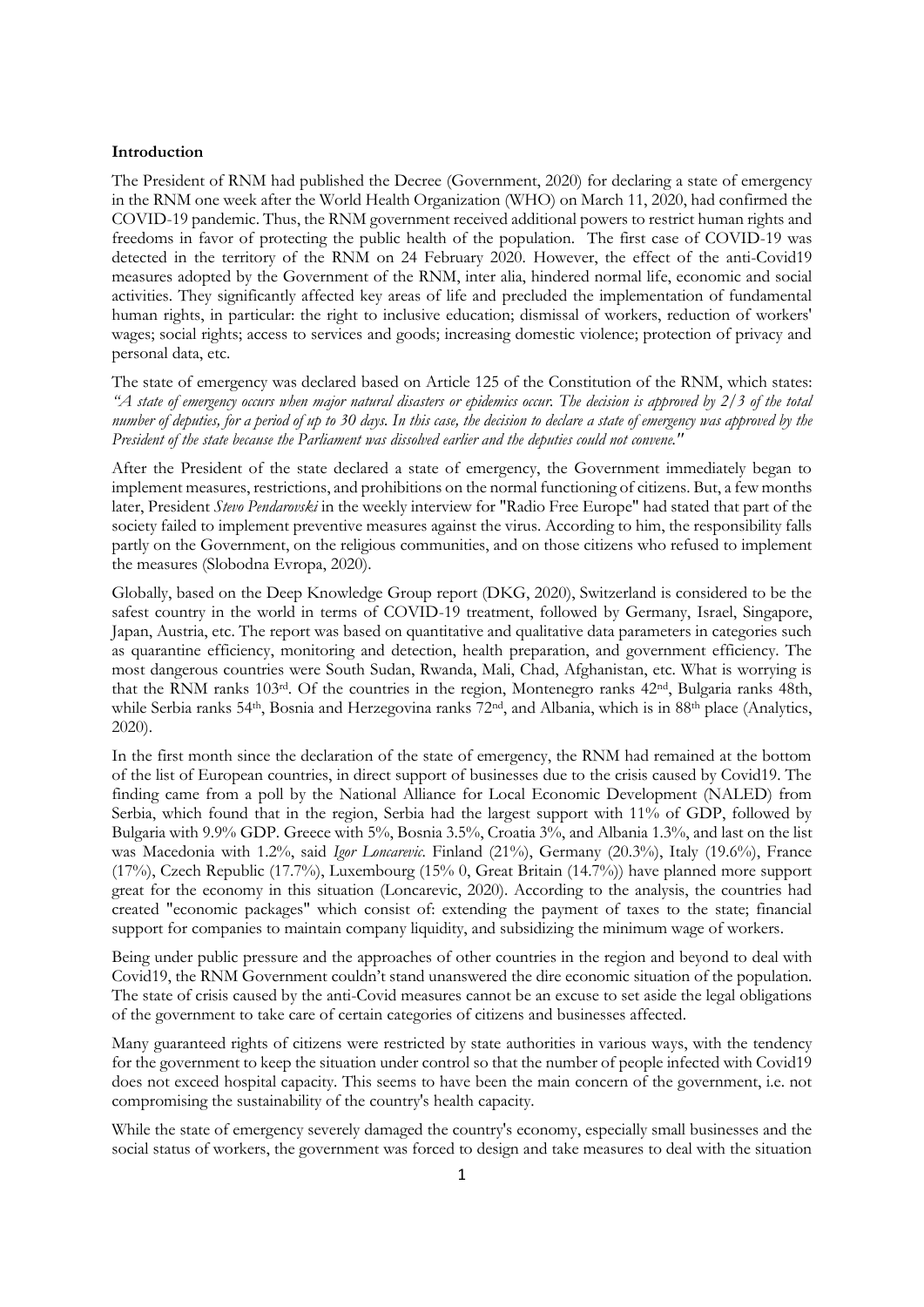created and the socio-economic consequences of the situation created. Here will be analyzed the effects of anti-Covid measures19 in the country's economy, as well as data from preliminary studies and field research of economic entities in this field.

The following table gives in detail all the economic packages of the RNM government, which include them, the purpose and the period of their approval, the cost, and the level of realization.

| Pack | Description of the measure                                                                                                                                                                                                                                                                                                                                                                                                                                                                                                                                                                                                                                                                                                                         | Goal                                                                            | Implem.<br>period     | Value in $\epsilon$ /<br>Implem. in % |
|------|----------------------------------------------------------------------------------------------------------------------------------------------------------------------------------------------------------------------------------------------------------------------------------------------------------------------------------------------------------------------------------------------------------------------------------------------------------------------------------------------------------------------------------------------------------------------------------------------------------------------------------------------------------------------------------------------------------------------------------------------------|---------------------------------------------------------------------------------|-----------------------|---------------------------------------|
| 1.   | Profit tax exemptions for companies affected by the<br>crisis for the period April-June to help the liquidity<br>of companies.<br>Deferment for 3-6 months of payment of loan<br>installments for citizens.<br>50% reduction of the legal interest for non-payment<br>of the loan<br>Subsidy in the amount of 50% of contributions for<br>employees in companies in the tourism, transport,<br>and hospitality sectors.                                                                                                                                                                                                                                                                                                                            | Monetary<br>support for<br>citizens                                             | March-<br>May<br>2020 | 12 milion $\epsilon$ /<br>90%         |
| 2.   | Financial support of $\epsilon$ 235 for the payment of<br>workers' salaries for the months of April-May, for<br>companies and self-employed persons affected by<br>the crisis, and 50% of the number of contributions<br>per worker (maximum of $\in$ 81). A total of $\in$ 317 per<br>employee.<br>Financial support for the families of persons<br>engaged in the informal economy and left without<br>income, and assistance for the payment of electricity<br>bills for persons under social protection. This<br>includes about 30 thousand families with the<br>support of 16 $\epsilon$ per month for the period April-<br>September; as well as the support of 11 $\epsilon$<br>respectively 16 $\epsilon$ as an addition for families with | Monetary<br>support for<br>citizens                                             | April-<br>May<br>2020 | 333 milion $\epsilon$<br>/100%        |
| 3.   | children in primary or secondary school.<br>Payment card with a total value of $\epsilon$ 16 million per<br>100 thousand citizens to buy local products worth<br>up to € 146.<br>9 million $\epsilon$ per 100 thousand students in high<br>schools from low-income families, for coupons up<br>to 97 $\epsilon$ to cover tuition fees at the University and<br>accommodation in dormitories<br>3 million € for coupons for 7 thousand young<br>people aged 16-29 years for co-financing of training<br>and courses for IT and digital skills worth up to 487<br>€<br>Support of around $\epsilon$ 17 million was expected to be<br>returned to 350 thousand citizens from VAT refund<br>as users of the application "MojDDV", who during           | Economic<br>recovery;<br>consumer<br>stimulation<br>and support<br>for industry | May<br>2020           | 355 milion $\epsilon$<br>/75%         |

Table 1. Economic packages of the Government of RNM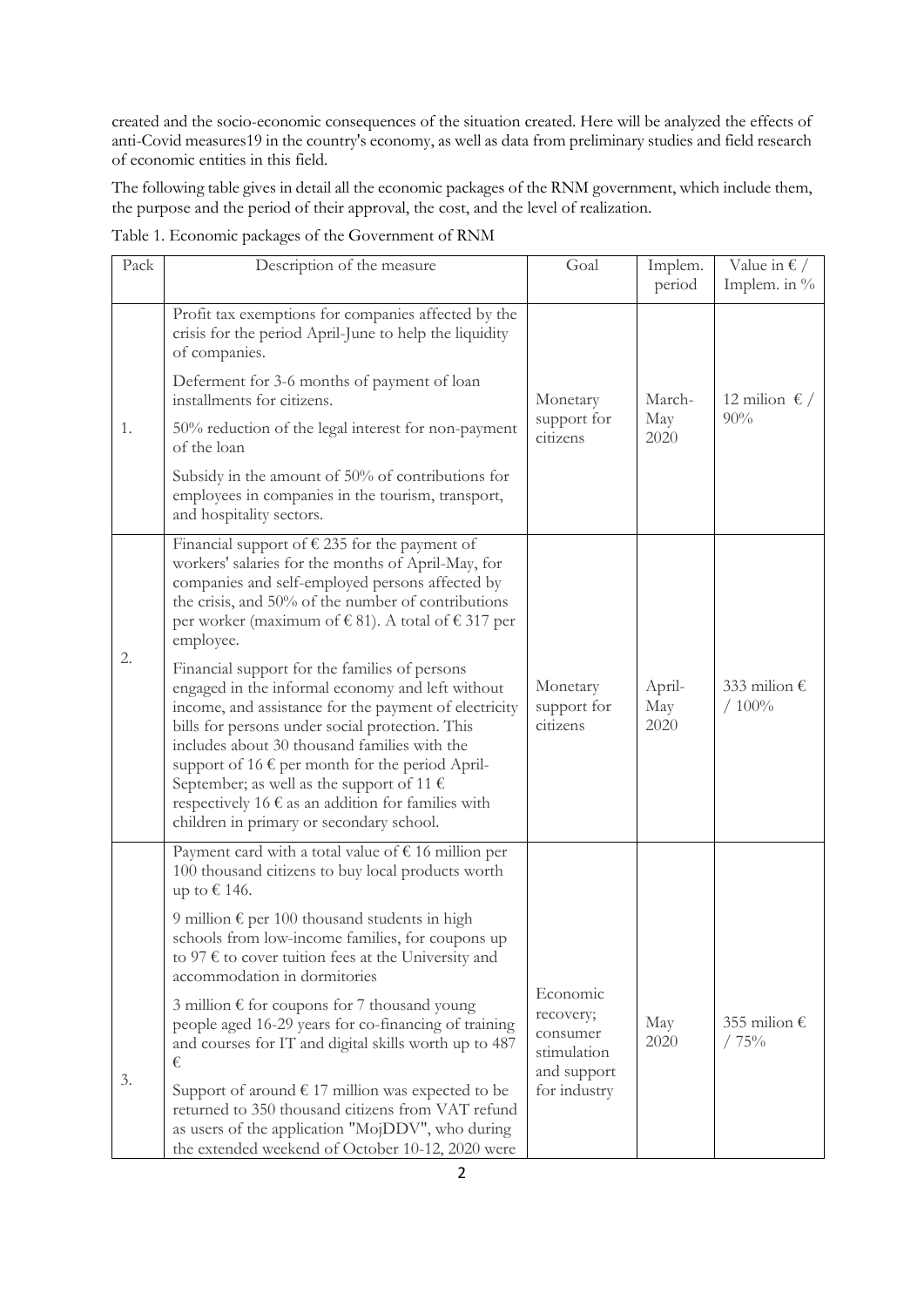|    | able to buy computers and other IT equipment<br>worth up to $\epsilon$ 487.<br>€ 4.6 million to subsidize 50% of green oil for 50                                                                                                                                                                                                                                                                                                                                                                                                                                                                                                                                                                                                                                                                                                                                                                                                                                                                                                                                                                                                                                                                                                                                                                                                                                                                                                                                                                                                                                                                                                                                                                                                                                                                                                      |                                                                                              |                 |                               |
|----|----------------------------------------------------------------------------------------------------------------------------------------------------------------------------------------------------------------------------------------------------------------------------------------------------------------------------------------------------------------------------------------------------------------------------------------------------------------------------------------------------------------------------------------------------------------------------------------------------------------------------------------------------------------------------------------------------------------------------------------------------------------------------------------------------------------------------------------------------------------------------------------------------------------------------------------------------------------------------------------------------------------------------------------------------------------------------------------------------------------------------------------------------------------------------------------------------------------------------------------------------------------------------------------------------------------------------------------------------------------------------------------------------------------------------------------------------------------------------------------------------------------------------------------------------------------------------------------------------------------------------------------------------------------------------------------------------------------------------------------------------------------------------------------------------------------------------------------|----------------------------------------------------------------------------------------------|-----------------|-------------------------------|
| 4. | thousand farmers through the payment card.<br>Payment card for $\epsilon$ 97 for 5726 single parents;<br>182271 pensioners with pensions up to $\epsilon$ 243 and<br>citizens over 64 years without income; 85108<br>unemployed who are passive job seekers; 520<br>independent artists and cultural workers; 884<br>students and 347 pupils.<br>This package aims at support for workers' salaries,<br>payment cards; business loans repayment of a part<br>of VAT; assistance to manufacturers;<br>accommodation capacities; travel agencies;<br>children's corners; company loans; business<br>development plans; weekends without VAT; tax<br>relief.<br>The total value of anti-crisis measures to support<br>citizens and the economy in the first 5 months is<br>estimated at around $\epsilon$ 500 million, of which $\epsilon$ 140<br>million were paid to citizens ( $\epsilon$ 40 million) and<br>companies ( $\epsilon$ 100 million). For citizens: payment<br>card for 330 thousand citizens for $\epsilon$ 28.3 million;<br>vouchers for local tourism for 117 thousand citizens<br>worth $\epsilon$ 12 million; for independent artists 65<br>thousand $\epsilon$ ; for athletes $\epsilon$ 400 thousand and<br>unemployment compensation 50% of the average<br>net monthly salary $\epsilon$ 810 thousand. For enterprises,<br>through the amount of $\epsilon$ 235 financial assistance for<br>130 thousand employees in 19500 companies worth<br>$\epsilon$ 83.3 million; interest-free loans through the<br>Development Bank support for 1331 companies and<br>16,600 employees € 12.7 million; 50% subsidy of<br>salary contributions for 2500 enterprises for $\epsilon$ 1.4<br>million; and exemption from calculations for profit<br>tax and personal income tax for over 1500 taxpayers<br>about € 2 million". | Support for<br>citizens and<br>business                                                      | October<br>2020 | 478 milion $\epsilon$<br>/73% |
|    | It envisages that the Development Bank will provide<br>interest-free loans/credits to enterprises in the most<br>(tourism, handicrafts, catering,<br>affected sectors                                                                                                                                                                                                                                                                                                                                                                                                                                                                                                                                                                                                                                                                                                                                                                                                                                                                                                                                                                                                                                                                                                                                                                                                                                                                                                                                                                                                                                                                                                                                                                                                                                                                  |                                                                                              |                 |                               |
| 5. | lustry).<br>Table 1 (continues)<br>$\epsilon$ 29 million to write off interest on citizens' debts to<br>public institutions and enterprises.<br>Financial support for tobacco producers for $\epsilon$ 5<br>million. According to data from the Statistics Office,<br>the number of workers in the sector of agriculture,<br>forestry, fishing, and mining decreased by 21888                                                                                                                                                                                                                                                                                                                                                                                                                                                                                                                                                                                                                                                                                                                                                                                                                                                                                                                                                                                                                                                                                                                                                                                                                                                                                                                                                                                                                                                          | Support for<br>citizens in the<br>real sector;<br>improving<br>the liquidity<br>of companies | March<br>2021   | 160 million €                 |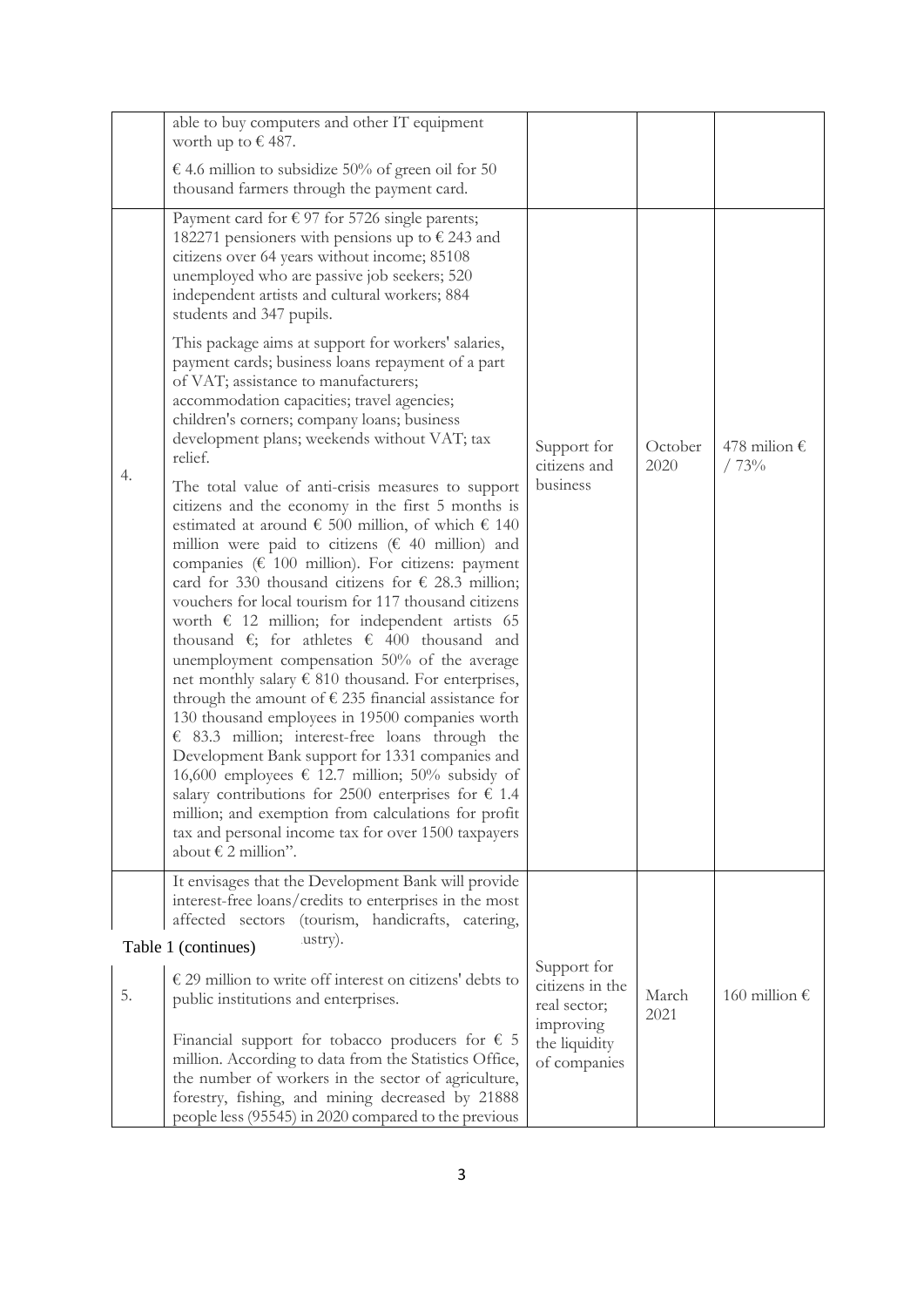|       | year where they were 117433. This package contains<br>a total of 29 measures                                                                                                                                                                                                    |                                                  |                                   |                             |  |
|-------|---------------------------------------------------------------------------------------------------------------------------------------------------------------------------------------------------------------------------------------------------------------------------------|--------------------------------------------------|-----------------------------------|-----------------------------|--|
|       | This package is conceived in 7 measures and<br>includes 10 thousand companies with 60 thousand<br>employees.                                                                                                                                                                    |                                                  |                                   |                             |  |
|       | 6 thousand hotel facilities that employ 17 thousand<br>people will receive financial support of $\epsilon$ 247 per<br>employee, in an estimated value of $\epsilon$ 9.9 million<br>from $06.04.2021$                                                                            |                                                  |                                   |                             |  |
|       | Wedding restaurants, playgrounds, nightclubs,<br>kindergartens, fitness centers, photographers, and<br>photo studios; in total, these 1200 companies will be<br>supported with 2.5 million $\epsilon$ , specifically 247 $\epsilon$ per<br>employee from the beginning of 2021. |                                                  |                                   |                             |  |
| 6.    | Travel agencies will be supported with $\epsilon$ 1.4 million.<br>Those with license A will receive $\epsilon$ 5000, while<br>agencies with license B will receive $\epsilon$ 2000.                                                                                             | Support for<br>improving                         | April<br>2021                     | 17.8 million €              |  |
|       | Musicians, members of musicians' associations, and<br>licensed guides will receive $\epsilon$ 500 if during 2020 they<br>had an average net monthly income below $\epsilon$ 243.                                                                                                | the liquidity<br>of companies<br>and             |                                   |                             |  |
|       | About $\epsilon$ 2 million has been earmarked for<br>companies that reinvested from 2020, through the<br>Development Bank to realize their investment plans<br>through subsidies.                                                                                               | preserving<br>i <sub>obs</sub>                   |                                   |                             |  |
|       | An interest-free credit line of $\epsilon$ 1 million, through<br>the Development Bank, will support media<br>broadcasting radio and television programs.                                                                                                                        |                                                  |                                   |                             |  |
|       | Additional support and assistance for domestic<br>tourists and hotel activity, as well as 50 thousand<br>free PCR tests for foreign tourists who have stayed<br>in the country                                                                                                  |                                                  |                                   |                             |  |
| Total | 6 packages, including 106 measures                                                                                                                                                                                                                                              | Support for<br>business,<br>workers,<br>citizens | March<br>$2020 -$<br>July<br>2021 | 1.2 bilion € /<br>about 80% |  |

# Table 1 (Cont'd)

## **Literature review**

In this part of the paper, the data obtained from previous studies on the initial effects of anti-Covid19 measures are analyzed.

Extraordinary measures to protect the population from the pandemic had a severe impact on the economy of the RNM just one month after their adoption, while the consequences were first made public through a Survey entitled "Quality of Life", conducted by an NGO during April 2020 (Finance Think, 2020), which had found that: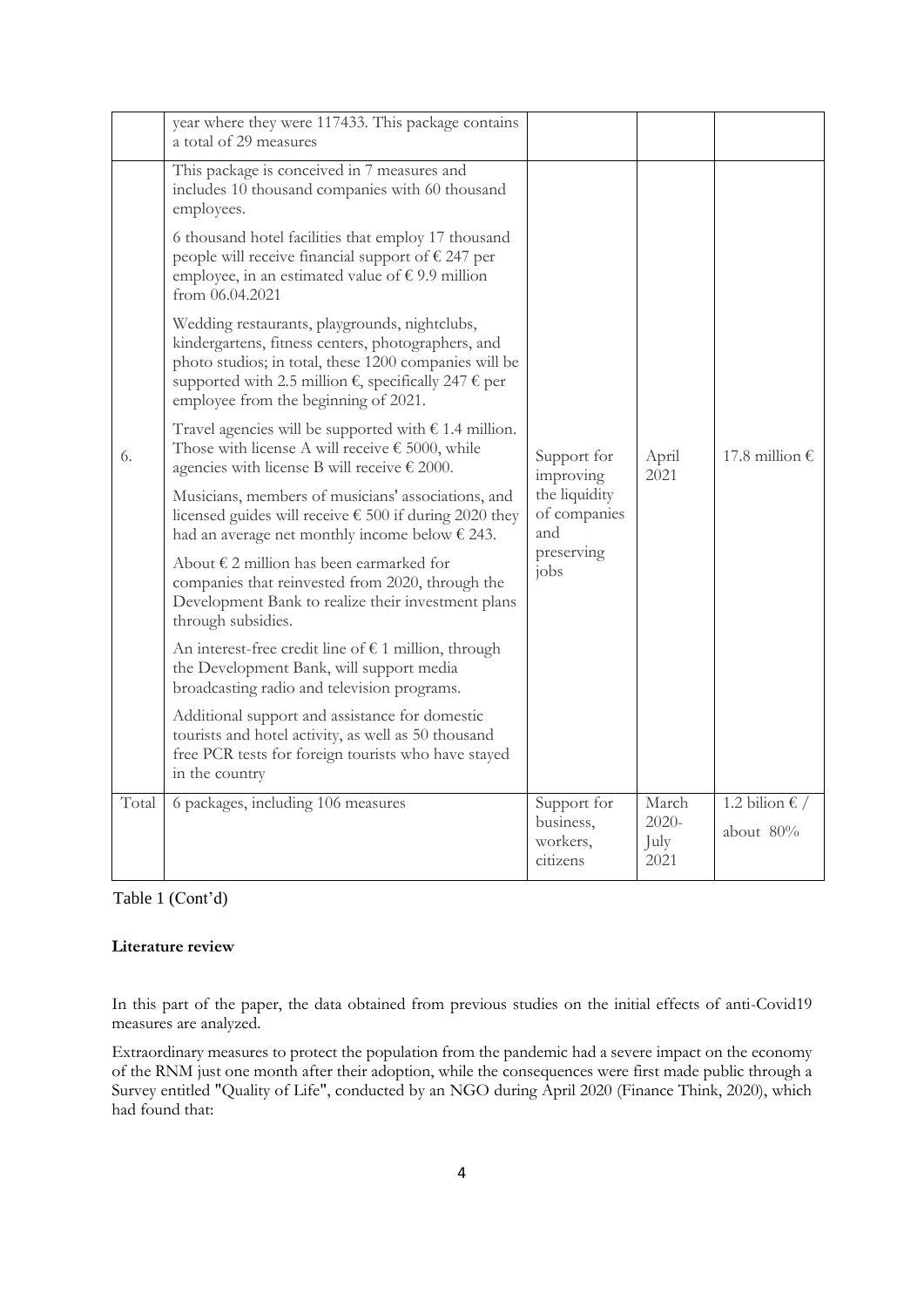- 3/4 of workers in companies in the RNM were affected by the Covid19 crisis due to the restriction of movement and physical communication. Thus, they have a problem placing their product to the consumer, ordering raw materials for production, etc.:

- About 1/6 of the workers were fired or suspended from work by their employers due to the insolvency of the company where they worked;

- 1/4 of workers have received lower monthly salaries, and another 1/4 has been informed by their employers that their salary will be reduced;

- 1/8 can face the situation without anyone's help. 7/10 had stated that this situation can be withstood for a maximum of three months considering the level of reduced wages, even by reducing consumption to the minimum possible. The rest of the workers are not able to cope with the prolongation of this situation. Consequently, 1/6 will seek loans from friends, while others will receive consumer loans from commercial banks;

- 1/3 have activated their savings because their income is insufficient while waiting for help from the state.

Also, the Association of Chambers of Commerce of RNM, which unites 35 chambers of commerce, 30 groups, and associations with over 24 thousand companies from all regions and sectors, had presented the results of the latest research on the situation with which face companies in the past period since the onset of the health and economic crisis caused by Covid19 (AMCHC, 2020). The research included companies from all regions in the country that engage in activities in the sectors of food supply, manufacturing, and processing, accounting, and finance, trade, services, construction, tourism, health, transport, logistics, and agriculture. Survey participants reflect the national economy, of which 73% are micro-businesses, 21% are small companies, 5% are medium-sized companies, and 1% large companies. *Blagoja Grozdanov*, a member of the Board of Directors at AMCHC, noted that "Entrepreneurs usually have fewer jobs, have huge losses and are unable to get new loans to overcome the crisis. The workload in March 2020 was halved in all companies, while only 5% of enterprises did not register a decrease in activities. The number of employees was reduced by 15% of companies but had warned that if the state does not take appropriate economic measures, then half of them will plan employment cuts because they will not have the liquidity and funds to pay salaries and expenses. Of all companies surveyed, 80% said they could not do their work from home or online; 19% of them are looking for alternative ways, and only 11% can function even in a state of restrictions on the movement of citizens.

In this regard, the European Commission then predicted a decline of -3.9% in the SME economy in the spring 2020 Report (European Economic Forecast, 2020). Public revenues, according to the basic scenario of the European Commission, were projected to decrease by 25% by 2020 due to reduced economic activity. The budget gap was estimated to reach 6.8% due to high costs and low revenues. This high budget deficit will also affect the total gross debt of the government, which will go from 40.2% in 2019 to 47.2% in 2020 (CCEQ, 2020).

A study by the RNM Chamber of Commerce Association found that almost all companies were affected by the pandemic crisis and had revenue reductions of over 80% (Arsovska, 2020, 14.06.2020). The President of the Association of Chambers of Commerce, *Daniela Arsovska*, in an interview with Radio Free Europe, stated that 65% of enterprises are struggling with liquidity (Arsovska, 2020); 81% of companies cannot adapt to the new conditions, while only 19% have adapted to alternatively carry out economic activity.

The Employment Agency of RNM had reported that 6214 enterprises had ceased operations during 2020, while over 40 thousand workers in the sectors of manufacturing, trade, catering and food industry, construction, etc. had officially lost their jobs (Portalb, 2021).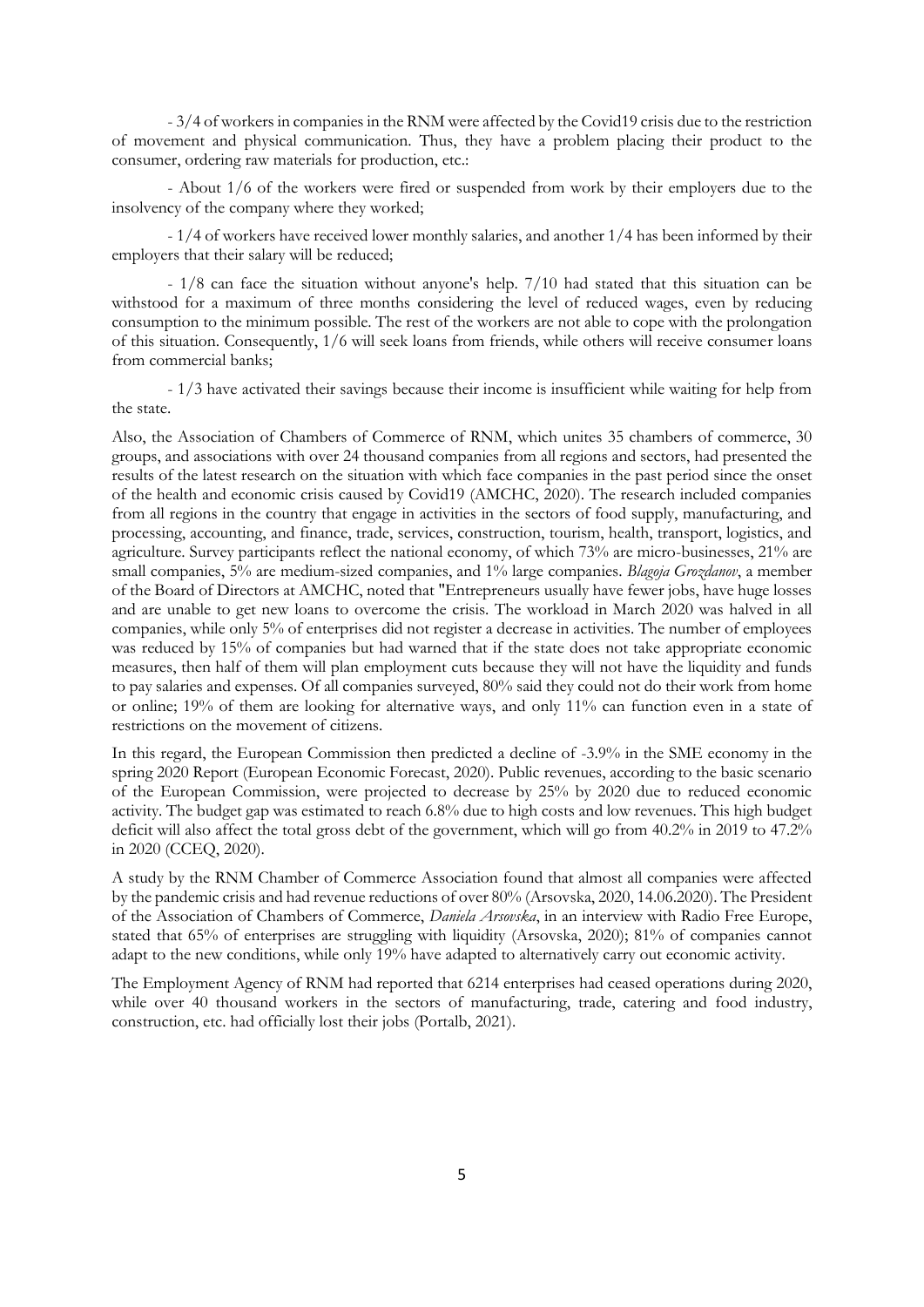### **Methodology**

The sources used for this paper include statistical data of the RNM government, then publications and statistical data with relevant budget indicators from relevant international and local organizations. More specifically, the focus is on the analysis of detailed parameters on expenditures related to the economic packages of the RNM government to support business and citizens. To achieve this, we decided to use data for the period from the adoption of economic measures (March 2020 to July 20210, where we analyzed their impact and practical implementation through Table 1, which describes the measures, their purpose, implementation and We have also conducted a Survey with citizens to understand their beliefs about the effect of economic measures and whether government actions have been targeted. Finally, we conducted a SWOT analysis to see the effects of those measures included in economic packages.

#### **Data analysis / Discussion**

To mitigate the negative effects of Covid19, economic measures have been discussed since March 2020, while the Government of the RNM classified them into several separate packages, depending on the periods in which they were adopted. The first two packages of measures aimed at easing the economic crisis and were planned for implementation in the period March-May 2020. The third package was related to economic recovery and stimulation of consumption and industry, which started in May 2020 and was systematized in three main pillars: distribution of economic assistance to the population to encourage the consumption of goods and services within the territory of the RNM; direct support to the economy; and an aid to the agricultural sector (OECD, 2020).

The shortcoming of the second package was that Firms making a profit during 2020 had to return these funds to the state. However, this attitude of the Government was met with criticism from the public. As a result of the criticism, the authorities changed the plan and instead of going back to the budget, the money could be used as a grant to buy new equipment, invest in new technologies or strengthen human capital.

However, this measure to restore state aid had scared small businesses and the self-employed to apply. Otherwise, all those who wanted to apply for state aid had to do so by May 7, 2020 (Government, 2020).

Initially, in the initial proposal, the government stated that enterprises were required to retain the same number of employees until July 2020 (two months after using the measure) and then changed its position to allow small enterprises (up to 50 employees) to lay off up to 15% of workers, medium enterprises (up to 250 employees) to lay off workers up to 10% and large enterprises up to 5%. The Federation of Trade Unions of RNM had reacted immediately, reminding the Ministry of Finance that in this way they are financing the layoffs and this is done as a result of pressure from employers (FTUM, 2020).

A total of 23861 requests were submitted to the Directorate of Public Revenue by 21542 companies for the aforementioned financial support, namely: hoteliers 2377, travel agencies and tour operators 253, transport 2177 requests, accommodation facilities 258, other activities 16625 requests. However, most of the affected sectors had few applications, such as the hospitality sector where out of 4500 registered hoteliers only 2377 have submitted applications. Tourism and transport are the most dissatisfied with the economic measures, about 95% of hoteliers have expressed dissatisfaction and have repeatedly warned that they need more financial help. Furthermore, deciding on the financial support applications in the above amount set by the Government of the RNM, the Public Revenue Office had announced that only 5141 employers (or 23% of the total number) had applied for financial assistance for workers' salaries for April 2020, close to  $\epsilon$  8.2 million from the RNM budget.

"With this measure for financial support of salaries, 140 thousand jobs were saved", said the Minister of Finance-*Nina Angelovska* in an appearance as a guest on the TV show "Only the Truth" on the national TV Kanal5 (Angelovska, 2020, 12.06. 2020). This support measure cost the government about  $\epsilon$  100 million and aimed to protect jobs and help companies pay their workers' salaries. Since the Government had approved a decision to extend the measure in June 2020, ie instead of two months as previously planned, the measure was used by employers and self-employed persons for three months (Angelovska, 2020, 12.06.2020).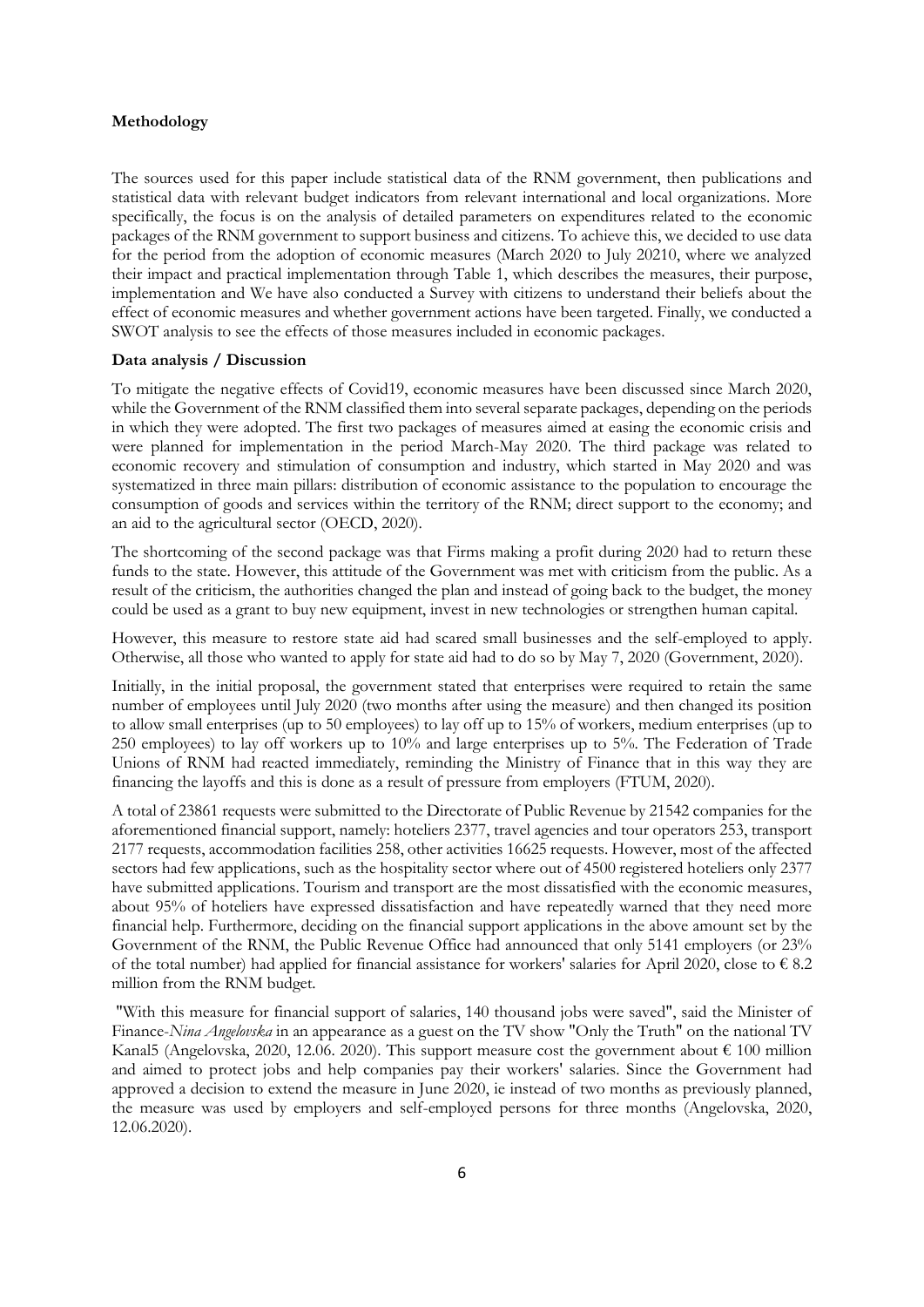Academician *Abdylmenaf Bexheti* for the TV show named "Trailing" had stressed that "The problem lies in the delay of these measures and their possibility to be implemented" (Bexheti, 2020).

As part of the anti-Covid19 measures, the Government of the RNM had planned financial support for several groups of citizens, who were identified as persons with financial difficulties in the fourth package of economic measures. The measures aimed to include about 330 thousand beneficiaries of financial support, who had to be given a payment card for the purchase of products and services within the territory of the RNM after their names were announced on the websit[e www.kupuvamdomasno.gov.mk.](http://www.kupuvamdomasno.gov.mk/) According to the instructions of the Government, commercial banks should start issuing payment cards by July 18, 2020, and be used by August 15, 2020, at the latest. With these funds, support is provided for the target categories of citizens, to encourage the consumption of products and local services, and economic activity. Specifically, some categories of citizens were expected to use the assistance, as follows:

- Low-income citizens (who had achieved total net income for the first 4 months of 2020 up to  $\epsilon$ 975), and about 116 thousand beneficiaries of social assistance and unemployed registered as active job seekers in the Employment Agency until 22 May 2020. The one-time support for these persons was  $\epsilon$  145.

- Low-income workers, about 130 thousand people, who were estimated to receive about 50  $\epsilon$  as one-time assistance, and a coupon for local tourism of about  $100 \in$  through the measure of the Ministry of Economy to strengthen domestic tourism, funds which could be used until December 15, 2020. The fund for this support was estimated to be around  $\epsilon$  10 million;

- Young people aged 16-29 (students in state official secondary education and university higher education) were expected to receive one-time assistance of  $\epsilon$  50, the number of which is over 87 thousand young people;

- Health care workers engaged in the treatment of Covid-19 (staff of the Institute of Public Health, Infectious Diseases Clinic, Institute of Public Health, Public Health Centers, Emergency Room, Infectious Diseases Departments), were expected to receive 40 % additional of the last net payment, somewhere around 4394 users.

- Vouchers and payment cards worth close to  $\epsilon$  40 million were planned to be poured into the country's economy and focused on tourism and local products.

A small change was made to the rules for VAT refunds through the "My VAT" application for all citizens in the country, to encourage them to choose local products instead of foreign products. Respectively, until then the VAT refund was 15% of value-added tax, while from now on for domestic products this amount has increased to 20% while for foreign products the refund is reduced to 10% of the amount of VAT paid. This aimed to stimulate citizens to contribute to encouraging the purchase of local production and the services sector. However, this measure does not mean that citizens will receive more refunds from VAT which remains the same, but only stimulates the purchase of local products.

However, the implementation of the above measures didn't go well. Thus, over 50 thousand complaints from citizens involved in this measure, had reached the General Secretariat of the Government due to defects in the electronic system of their registers, as citizens had not found their name there (Kanal5, 2020).

A few weeks after the companies received  $\epsilon$  235 in state aid per employee, the news came from the Public Revenue Directorate that over 700 companies did not transfer these funds to the workers for whom support was provided for April and May 2020. These abuses became public. After numerous reactions from workers that they did not receive the funds promised by the state, while the government itself made public the names of these enterprises (Analysis, 2020) and gave them time to transfer the funds to the right destination, otherwise allegations of misuse of funds will be shown. It is more than 400 thousand  $\epsilon$  that had to be given to about 1700 workers (Radio Free Europe, 2020). Abuses have also been committed by 3700 other companies that have made money transfers, which have given over 52 thousand workers less money than the state had allocated funds for them.

The government had claimed it would prosecute 344 employers who carried state aid in their pockets instead of giving it to workers. The Secretary-General of the Government claims that he has signed the list that should have reached the Prosecution and said that the Public Prosecution will have to determine the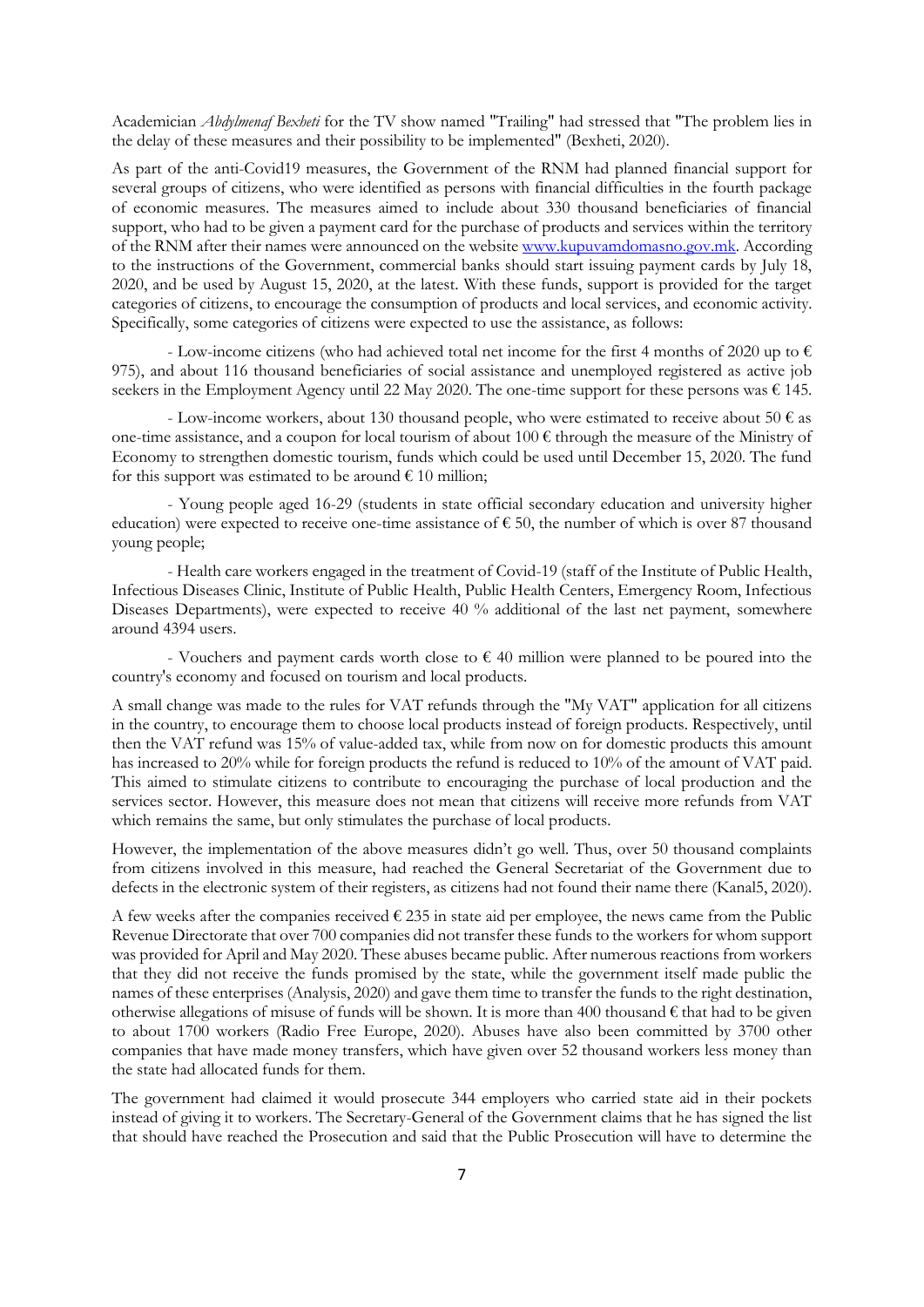responsibility (Raskovski, 2020). However, criticism of these measures did not cease. Thus, the journalist *Talevska Ivona*, from the Association of Journalists of Macedonia, in the TV show "Sleep if you can" on TV ALFA, had stated that "the Government is not dealing well with the consequences of Covid19 and the economic catastrophe is expected to happen" while criticizing the measures not only for the protection of human health but also those in the economy. She stressed that "the minimum wage had to be much higher for workers to be kept at work, as tens of thousands of other workers are expected to lose their jobs the near future, except for 15 thousand workers who so far remain unemployed "(Talevska, 2020).

The assistance of the fourth package was welcomed by businessmen, trade unions, and the Chamber of Commerce, however, there also estimated that the funds provided by the government for vulnerable categories of citizens are minimal. The main dilemma regarding these measures was why at-risk citizens are again only given payment cards of around  $\epsilon$  100, instead of joining the existing social protection system and receiving greater support for a longer period and why all packages for this category are allocated only  $\epsilon$  27.6 million, respectively only 6% of the total amount of this package.

Regarding the fourth package, the Government of RNM in the 15<sup>th</sup> session had approved the rebalance of the Budget for 2020 after the debate on changes in the Assembly with a deficit of 8.5% of GDP (Portabl, 2020).

In practice, problems continued to be encountered regarding the non-involvement of all persons who would receive government support under the fourth package plan, as well as the riots that took place in front of commercial banks to obtain funds.

In April 2021, the Government revealed that *the first four packages* have been implemented in a total of € 860 million or 82% of the set value. These include 70 concrete measures; in the procedure for implementation are 21 measures worth  $\epsilon$  30 million, while 7 other measures worth  $\epsilon$  150 million have been sent for approval in parliamentary procedures.

In the *fifth package*, vulnerable categories of citizens are left out, except tobacco producers and grape processors.

The last two packages are for 2021 and the government has not yet made public the results of their implementation in practice.

### **SWOT Analysis**

Subsequently, considering the measures taken to deal with Covid19 by the Government of the RNM, a SWOT analysis was performed, as follows.

|            |                                                                                                                                                                                     |              |              |              | Package      |              |              |
|------------|-------------------------------------------------------------------------------------------------------------------------------------------------------------------------------------|--------------|--------------|--------------|--------------|--------------|--------------|
|            |                                                                                                                                                                                     |              | 2            | 3            |              | .5           | 6            |
| Strengths  | The financial support of business and the most vulnerable groups of citizens<br>is in the spirit of solidarity and the government's obligation to take care of<br>social categories | $\mathbf{X}$ | $\mathbf X$  |              | $\mathbf{X}$ | $\mathbf X$  | $\mathbf{X}$ |
|            | Measures to financially support wages for workers saved 140 thousand jobs                                                                                                           |              | $\mathbf{x}$ | $\mathbf{x}$ | $\mathbf{x}$ |              |              |
|            | The financial support provided by the government is not proportional to the<br>real needs of citizens, businesses, and workers.                                                     |              | $\mathbf{x}$ | $\mathbf{x}$ | $\mathbf{X}$ | $\mathbf{x}$ | $\mathbf{X}$ |
| Weaknesses | The companies that made a profit during 2020 had to return these funds<br>received as support from the state.                                                                       |              | X            |              |              |              |              |
|            | Support is more symbolic than essential to meeting real needs                                                                                                                       | X            | X            | X            | $\mathbf{X}$ | $\mathbf{x}$ | $\mathbf{x}$ |

Table 2: SWOT Analysis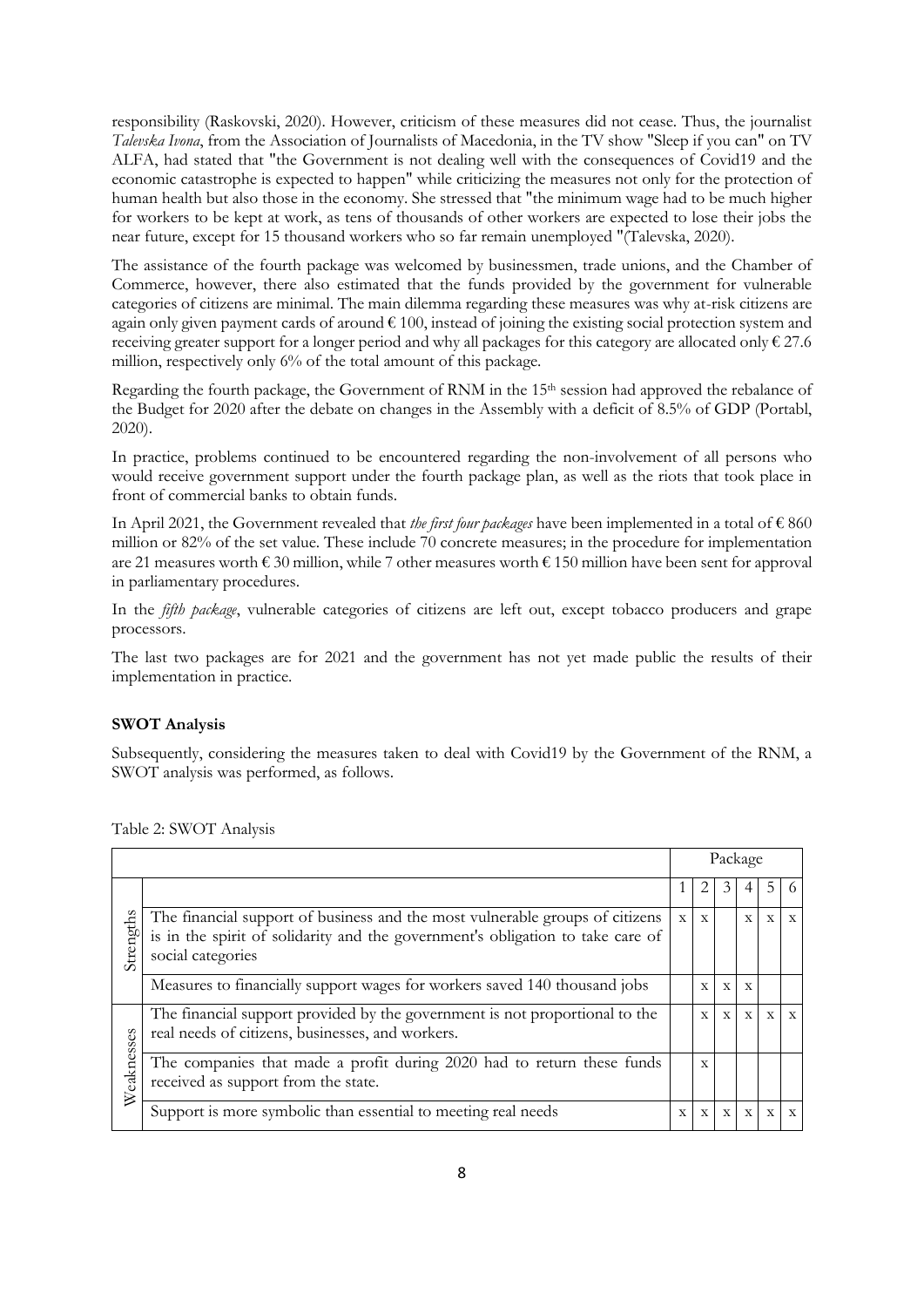|               | The names of the beneficiaries of the financial support, who had to receive a<br>payment card, were announced on www.kupuvamdomasno.gov.mk. But not<br>always all the persons who fall into this category were included. Over 50<br>thousand complaints from citizens involved in this measure, had reached the<br>General Secretariat of the Government due to defects in the electronic system |             | $\mathbf X$    | X            |              |             |              |
|---------------|--------------------------------------------------------------------------------------------------------------------------------------------------------------------------------------------------------------------------------------------------------------------------------------------------------------------------------------------------------------------------------------------------|-------------|----------------|--------------|--------------|-------------|--------------|
|               | Financial support was not planned in time but was delayed, especially its<br>implementation                                                                                                                                                                                                                                                                                                      |             | $\overline{X}$ | $\mathbf X$  | $\mathbf{X}$ | $\mathbf X$ | $\mathbf X$  |
|               | Financial support was not comprehensive for all citizens because it did not<br>include unemployed citizens who did not report to the Employment Agency<br>until May 2020. Thus, thousands of unemployed people were left without<br>financial support.                                                                                                                                           | $\mathbf X$ | $\mathbf X$    |              | $\mathbf X$  |             |              |
|               | The government transferred economic aid to commercial banks, not directly<br>to the accounts of crisis-affected citizens. This caused a big commotion in<br>front of the bank premises                                                                                                                                                                                                           |             | $\mathbf X$    |              | $\mathbf X$  |             |              |
| Opportunities | The government has at its disposal the opportunity to make changes and<br>corrections in case of defects during the realization of the main objective, for<br>which the funds for financial support are dedicated.                                                                                                                                                                               | X           | $\bar{X}$      |              | $\mathbf{x}$ |             |              |
|               | The government can monitor and evaluate the effectiveness of the measures<br>and whether the funds have reached the intended address.                                                                                                                                                                                                                                                            | $\mathbf X$ | $\mathbf X$    | $\mathbf{x}$ | $\mathbf{X}$ | $\mathbf X$ | $\mathbf{x}$ |
|               | VAT refund for local products is an opportunity for incentives to buy local<br>products and revive the economy                                                                                                                                                                                                                                                                                   |             | $\mathbf X$    |              | $\mathbf X$  |             |              |
|               | The return of state aid has scared small businesses and self-employed people<br>to apply for government measures                                                                                                                                                                                                                                                                                 |             | $\mathbf X$    |              |              |             |              |
| Threats       | Many companies did not transfer support funds to their employees but kept<br>them to themselves, so they misused the funds while the state made their<br>names public by instituting criminal proceedings against them.                                                                                                                                                                          |             | $\mathbf X$    |              | $\mathbf X$  |             |              |
|               | There is a risk of misuse of funds for political purposes because they occur on<br>the eve of parliamentary elections                                                                                                                                                                                                                                                                            |             | $\bar{X}$      | $\mathbf{x}$ |              |             |              |
|               | The funds dedicated to the defined categories changed the budget destination<br>for 2020 and reformulated the budget funds for capital investments.                                                                                                                                                                                                                                              | $\mathbf X$ | $\mathbf X$    | $\mathbf X$  |              |             |              |
|               | The state is facing a budget deficit as companies struggle to maintain liquidity<br>and keep workers at work                                                                                                                                                                                                                                                                                     | $\mathbf X$ | $\mathbf X$    | $\mathbf X$  | $\mathbf X$  |             |              |
|               | Allowing companies to lay off their workers (at a certain percentage) only two<br>months after the use of the measures                                                                                                                                                                                                                                                                           |             | X              |              |              |             |              |

Table 2 (continued) Source: Authors' work

# **Results / Findings**

For this paper, a survey of citizens was conducted in the RNM. The questionnaire used in this research is composed of 10 questions. It is designed to include data on the demographic and socio-economic status of respondents, as well as responses to their perceptions. Field research was conducted based on a questionnaire consisting of general questions about the situation regarding citizens' attitudes. In this survey, 1115 citizens over the age of 18 were included. Within the Questionnaire there are seven questions related to the following variables:

1. Residence - Village (52%), City (48%);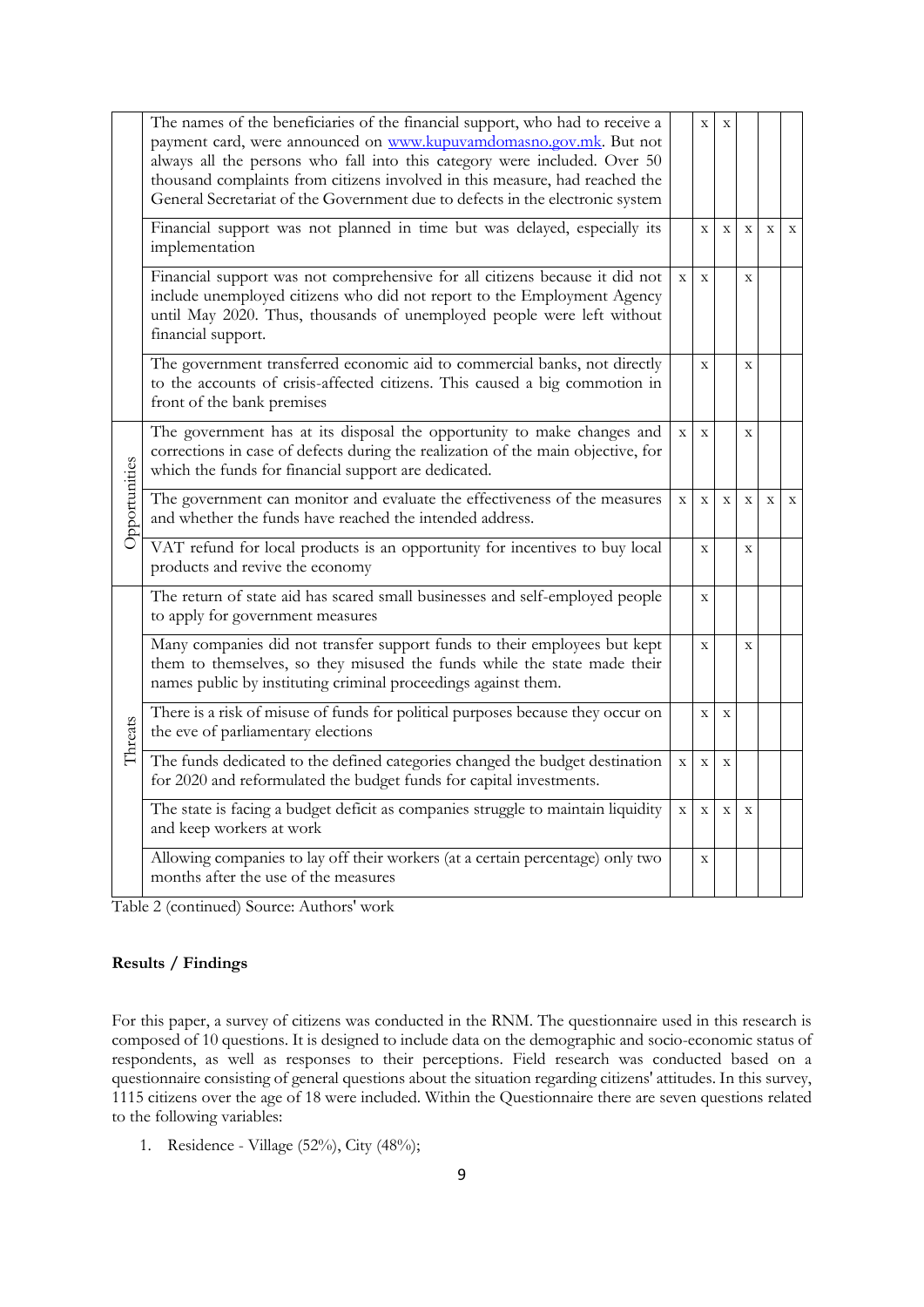- 2. Age 18-30 (5%), 31-40 (32%), 41-50 (35%), over 51 (30%);
- 3. Marital status Married (59%), Unmarried (17%), Divorced (5%), Widower (9%);
- 4. Education Uneducated (5%), with elementary school (30%), High school (41%), with faculty and more (24%);
- 5. Employment status Unemployed (70%), Employed (30%);
- 6. Net monthly household income in  $\epsilon$  Up to 150 (17%), 150-250 (22%), 250-350 (23%), 350-450 (23%), 450-550(13%), over 550 (2%);
- 7. Number of members in the family One  $(3\%)$ , Two  $(8\%)$ , Three  $(30\%)$ , Four  $(40\%)$ , Five  $(19\%)$ , Six and more  $(2\%)$ .

While 10 questions have to do with respondents' perceptions of the issues that are a matter of research. The details are in the following table:

Table 3: Survey

| Question                                                                                                                                                                       |                                                                                                                                              |                   |           |                                                                       |
|--------------------------------------------------------------------------------------------------------------------------------------------------------------------------------|----------------------------------------------------------------------------------------------------------------------------------------------|-------------------|-----------|-----------------------------------------------------------------------|
|                                                                                                                                                                                |                                                                                                                                              | $Y_{\mathcal{C}}$ | $\bar{N}$ | $\begin{array}{c} l\; don'\\ \hbox{\scriptsize\it knon'} \end{array}$ |
| Have government measures negatively affected your economic<br>1.<br>situation?                                                                                                 |                                                                                                                                              | 87%               | 12%       | $1\%$                                                                 |
| 2.<br>for the purchase of food products?                                                                                                                                       | Has the government-supported you with any donations or vouchers                                                                              | 19%               | 81%       |                                                                       |
| 3.<br>business sector?                                                                                                                                                         | Do you think that the government should have compensated the<br>salaries of workers affected by restrictive measures in the private          | 78%               | 20%       | $2\%$                                                                 |
| 4.<br>targeted (in a timely and sufficient manner) for business support<br>where workers remain unemployed as a result of restrictive<br>measures?                             | Do you think that the government's economic measures have been                                                                               | 25%               | 73%       | $2\%$                                                                 |
| 5.                                                                                                                                                                             | Has your right to work been violated during a state of emergency?                                                                            | 79%               | 21%       |                                                                       |
| 6.<br>process?                                                                                                                                                                 | Did you follow the Covid-19 protection measures during the work                                                                              | 95%               | $5\%$     |                                                                       |
| 7.<br>of some economic activities are justifiable?                                                                                                                             | Do you think that the government's measures to stop the exercise                                                                             | 45%               | 52%       | $3\%$                                                                 |
| 8.<br>not other activities?                                                                                                                                                    | Do you consider the government's measures to allow the exercise of<br>certain activities (such as the opening of betting shops) correct, but | 88%               | 10%       | $2\%$                                                                 |
| 9.<br>market after the state of emergency is over?                                                                                                                             | Do you think it will be difficult for you to integrate into the labor                                                                        | 35%               | 55%       | 10%                                                                   |
| 10. Do you think the government should change its approach to the<br>fight against Covid-19 by allowing normal work in the business<br>sector, through other measures of care? |                                                                                                                                              | 66%               | 25%       | 9%                                                                    |

From the answers of the respondents we can comment (following the sequence of questions) that:

- Government measures to restrict the freedom of movement of citizens, issued as a protection measure against Covid19 worsened the socio-economic situation of citizens and the country's economy;

- Most citizens have not received financial support from the government. This is normal as this only includes citizens who are severely affected and in real need of economic assistance;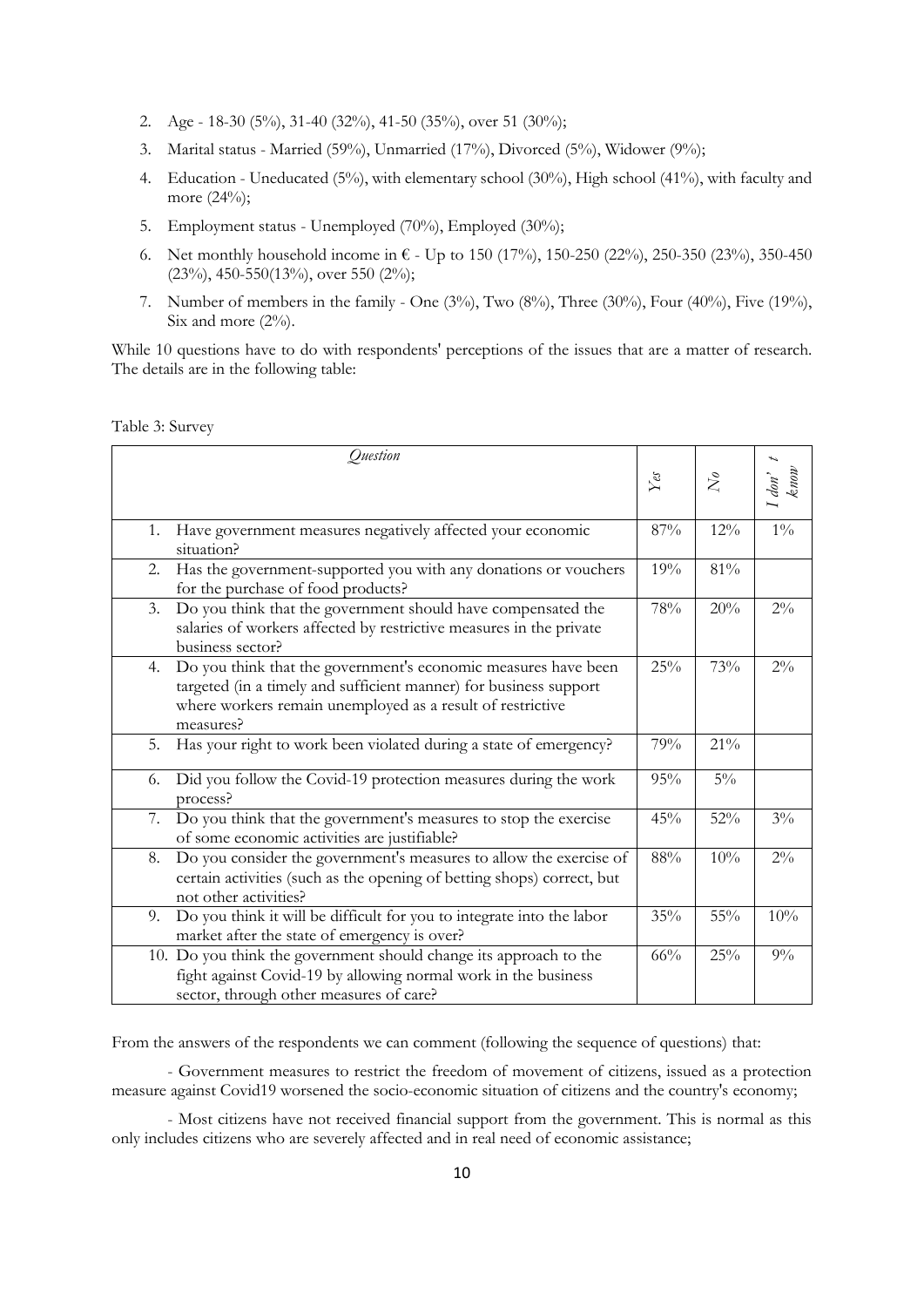- Citizens claim that anti-Covid measures and protocols19 should have consisted of full compensation of wages for workers affected by the restrictive measures as long as they last and the situation returns to normal before the pandemic

- Economic measures have been insufficient and delayed to meet the real needs of the business sector, the needs of workers, and social cases

- The right to work was violated during the pandemic and citizens as a result have remained in an unenviable social and economic situation to carry out activities and daily needs;

- Business sectors that operated during the pandemic have followed and respected safety protocols;

- The majority of citizens consider that measures to prohibit certain economic activities have not always been justifiable, because they have often been subject to frequent and well-justified changes in concrete needs;

- The decisions of the government to allow the activity of sports betting, casinos, allowing religious rituals in religious facilities, etc.;

- It will be difficult to reintegrate into the labor market as before. However, the responses of citizens under pressure and fear of the prolongation of the pandemic may not reflect the reality which day by day will change and the situation will be normalized for a reasonable time;

- The government should change the approach of pandemic treatment and allow the normal operation of businesses by taking care to respect protection protocols. This is clear because now with the discovery of the vaccine, restrictive measures for the movement of citizens and economic activity have been eased.

### **Conclusion**

The RNM government in some cases was unsure of the economic measures and in a short time intervened to redesign them because they were unjustifiable in certain cases. Often government under public pressure has changed the initial approach to business support and categories in need in economic packages.

However, the focus of the RNM government's action and economic measures should have been to focus on the main task - protecting citizens affected by restrictive measures, including special economic packages in several series to protect a section of citizens at risk for their socio-economic status.

The economic packages of the RNM government have contributed to mitigating the negative effect caused by anti-Covid measures but have failed to satisfy the real needs of keeping the country's economy in condition and the well-being of its citizens. Government support has been conditional and selective, noncomprehensive, and in some cases unprincipled. Abuses of funds that the government has dedicated to workers have also been found, while employers have not issued the same to the workers' accounts.

Cash support for citizens through payment cards for consumption, tourism, compensation in case of unemployment, support for certain categories of workers in different sectors (farmers, viticulturists, athletes, artists, etc.) has contributed symbolically and minimally to poverty alleviation in these categorized but did not provide a status of social dignity because they introduced measures designed for one use only. Support for companies by subsidizing workers' wages and paying part of the contributions has helped

companies in part but has not helped them in the long run because these measures lasted 2 to 3 months and not as long as the pandemic crisis lasted.

It is a general conclusion that the economic measures were delayed according to the government plan, and even some of the measures of the fourth, fifth and sixth packages are still in the institutional labyrinths and have not yet reached the right address.

Many people have lost their jobs and find it difficult to return to pre-pandemic status. However, these measures mitigate the negative effect, although slightly delayed in the destination of the addressees, but they are still considered to have contributed and will contribute to alleviating the consequences caused by the pandemic management.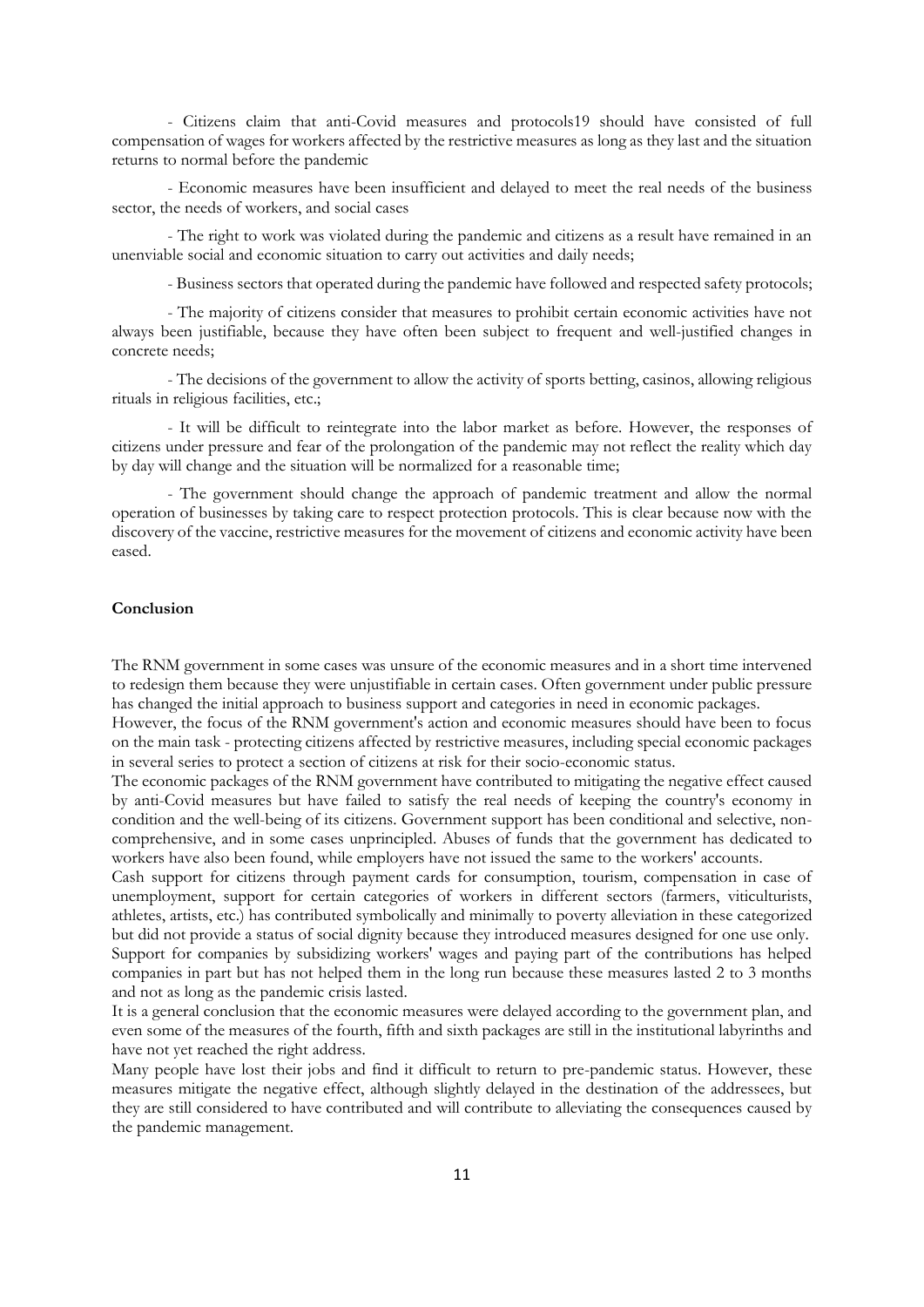#### **References**

ALSAT, 2020. URL [https://alsat.mk/sdihet-si-do-te-shperndahen-270-mln-euro-te-pakose-se-katert](https://alsat.mk/sdihet-si-do-te-shperndahen-270-mln-euro-te-pakose-se-katert-ekonomike)[ekonomike](https://alsat.mk/sdihet-si-do-te-shperndahen-270-mln-euro-te-pakose-se-katert-ekonomike) (accessed on 28 September 2020)

AMCHC, 2020. URL [https://chamber.mk](https://chamber.mk/) (accessed 15.5.2020)

Analiza-neplatena finansiska poddrska finalno, 2020. URL [https://vlada.mk/sites/default/files/dokumenti/analiza-neplateni\\_fin\\_poddrska\\_finalno\\_0.pdf](https://vlada.mk/sites/default/files/dokumenti/analiza-neplateni_fin_poddrska_finalno_0.pdf)

Angelovska N., 2020. Mbështetje prej 500 milionë eurove për qytetarët dhe ekonominë me tre pakot e masave anti-krizë. URL [https://albanews24.com/angellovska-mbeshtetje-prej-500-milione-eurove-per](https://albanews24.com/angellovska-mbeshtetje-prej-500-milione-eurove-per-qytetaret-dhe-ekonomine-me-tre-pakot-e-masave-anti-krize/)[qytetaret-dhe-ekonomine-me-tre-pakot-e-masave-anti-krize/](https://albanews24.com/angellovska-mbeshtetje-prej-500-milione-eurove-per-qytetaret-dhe-ekonomine-me-tre-pakot-e-masave-anti-krize/) (accessed 29.07.2020)

Angelovska N., 2020. Да бидеме реални и да кажеме дека ќе има такви кои ќе ја загубат работата. URL <https://vecer.mk/node/493183> (accessed 29.4.2020)

Angelovska N., 2020. Домашна платежна картичка ќе добијат 324.479 корисници, ќе се исплатат 28 милиони евра. URL <https://finance.gov.mk/mk/node/8798> (accessed 10.06.2020)

Angelovska N., 2020. Мерката за финансиска поддршка за исплата на плати заштити 140.000 работни места. URL <https://www.finance.gov.mk/mk/node/8800> (accessed 12.06.2020)

Arsovska D., 2020. URL [http://shenja.tv](http://shenja.tv/) (accessed 14.06.2020)

Arsovska D., 2020. Над 99 проценти од фирмите се погодени од кризата URL <https://www.slobodnaevropa.mk/a/30665407.html> (accessed 14.06.2020)

Bakreski O., 2020. Institute for Security, Defense and Peace at the Faculty of Philosophy, 20.03.2020.

Bethel A., 2020. TV show "Trailing". URL [https://24.mk](https://24.mk/) (accessed 15.06.2020)

Big Data Analysis of 100 Countries and Regions Safety Ranking and Risk Assessment. Deep Knowledge, Hong Kong, 2020

Commission staff working document economic reform program of the RNM (2020-2022) Commission assessment, Secretary-General of the European Commission to Secretary-General of the Council of the EU, Brussels, 23 April 2020

Constitution of the Republic of Macedonia, Assembly of the RM "Official Gazette of the Republic of Macedonia" (OGRM) No.2/91 of 22 November 1991, while the Amendments to the Constitution were published in OGRM nos.1/92, 31/98, 91/01, 84/03, 107/05, 3/09, 4542/1, 184/1

COVID-19: Odgovor Evrope–Uporedna analiza mera za podršku privredi i očuvanje radnih mesta, 2020 NALED-Beograd

Economic effects of the corona crisis, Finance think, Skopje, No3, April 2020

EU Candidate Countries' & Potential Candidates' Economic Quarterly (CCEQ) 2nd Quarter 2020, European Economy Technical Paper 042, Luxembourg: Publications Office of the EU, 2020.

European Economic Forecast: Spring 2020, European economy institutional paper 125, European Commission Directorate-General for Economic and Financial Affairs, Luxembourg: Publications Office of the EU, 2020 May 2020, pp.142-144